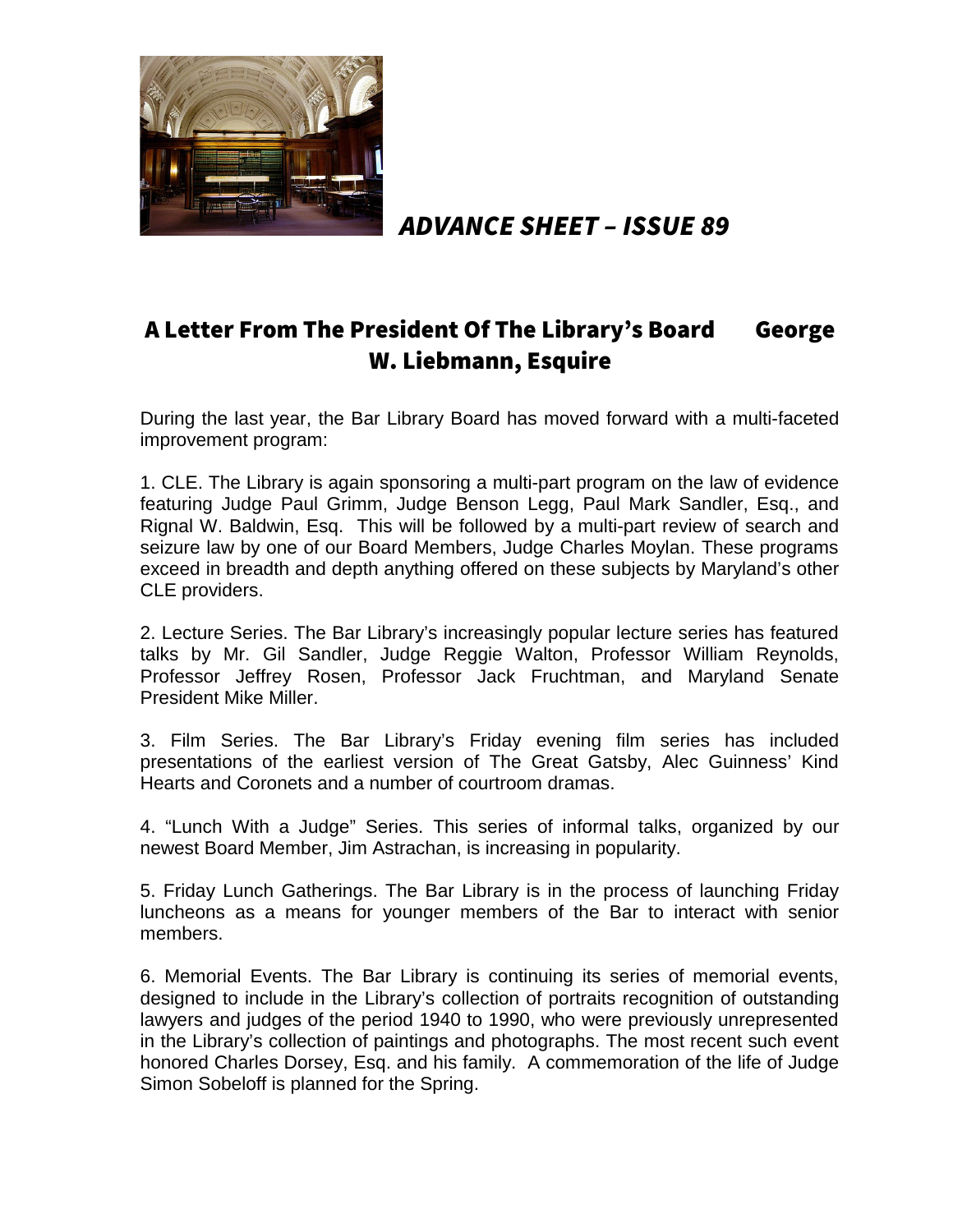7. Black History Month. The Library, in cooperation with one of its Board Members, Judge Wanda Keyes Heard, has for the last several years co-sponsored lectures and other events in February in observance of Black History Month.

8. Enlargement of Portrait and Photograph Collection. The Bar Library has recently received, framed, and displayed collections of photographs of swearing-in ceremonies of various Baltimore Mayors and Judges, and portraits of others. Gifts of this kind are encouraged.

9. Beth Otter Drawing Collection. The Bar Library has acquired a collection of approximately 800 drawings by Baltimore courtroom artist Beth Otter, and has arranged for the framing and display of more than a hundred of them in previously empty wall niches throughout the Mitchell Courthouse.

10. Courthouse Improvements. Because the condition of the courthouse corridors that must be traversed in order to attend Bar Library events was disgraceful, the Bar Library has renovated the former telephone booths above the first floor of the Courthouse and looks forward to the City's impending renovation of the first floor telephone room. The Bar Library has also replaced the hand-lettered signage on the first, fifth and sixth floors of the Courthouse. It encourages members to earmark part or all of their annual voluntary contributions for similar improvements on the second, third, and fourth floors.

11. Future Projects. The Bar Library is considering exploiting its remarkable Great Hall as a site for musical events. In addition, it has proposed to the Clerk of the Circuit Court, thus far without result, that it be permitted to renovate one or more sixth floor rooms to allow the Library to display books now stored in the Courthouse basement and to provide an access point at which researchers can call for and inspect records from the Baltimore City Archives stored at a distant and inconvenient location.

We welcome the suggestions and help of our members in connection with these and other projects.

# Early Thoughts Of Thanksgiving

I love Thanksgiving. Family, food, football and parades. I mean really, how can you top that? Sixteen years of Catholic schools and a mother and father who were truly grateful for every blessing and gift that was bestowed upon them, instilled in me the true meaning of the day. Mine was that dad who had lived through the Depression, and although I am sorry for what he had to go through, I am grateful that he taught me what was important in life and that if you have a roof over your head and something to eat at the end of the day, everything else was pretty much a bonus.

With our nation having survived one of the most tumultuous presidential elections in its history, we can all be grateful that in spite of all the rancor, we can pretty much be assured that there will not be tanks in Washington next January 20 to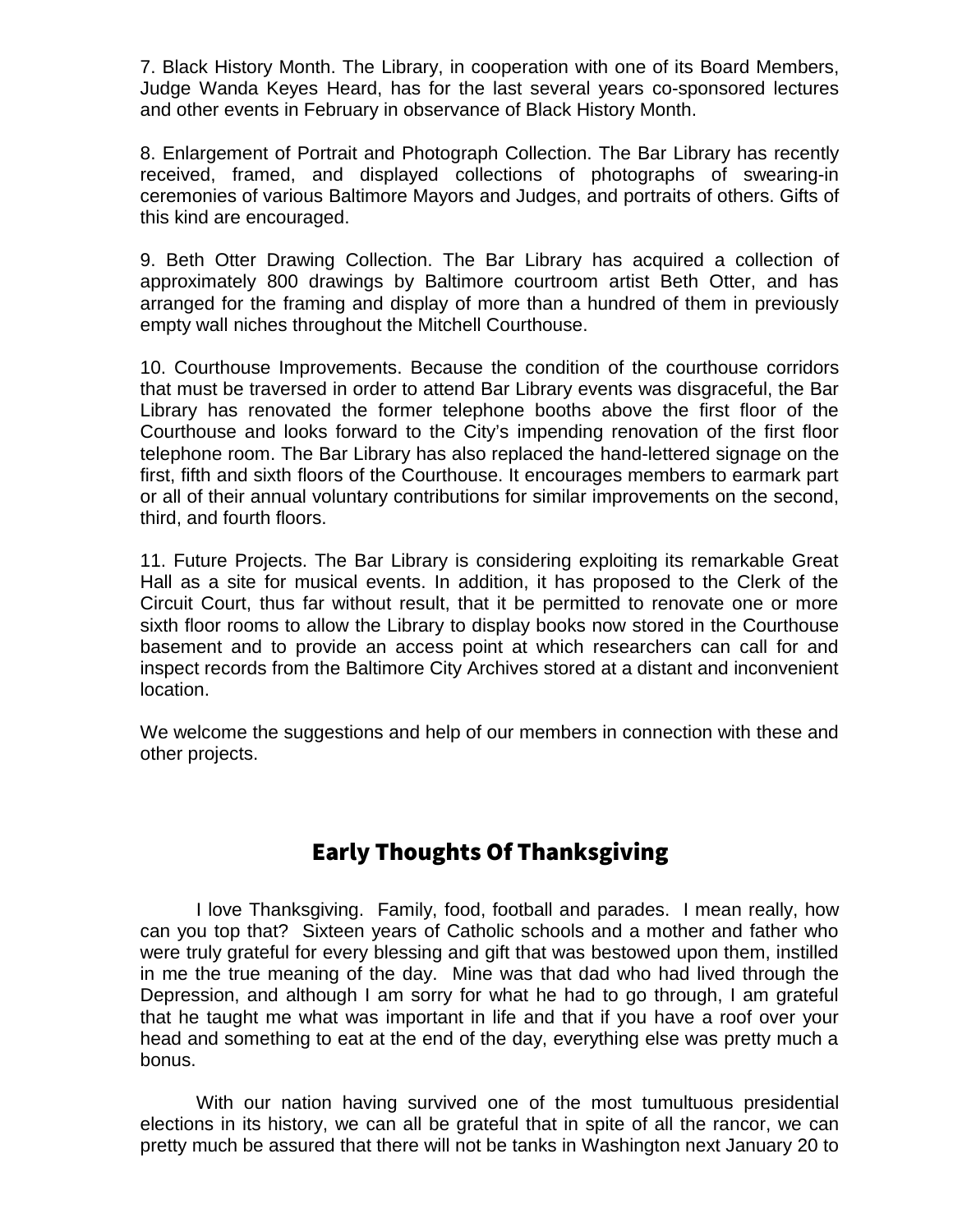insure or prevent a new administration. For much of the world this is something that could not be taken for granted. As we look into the future we can anticipate other things to be thankful for such as being less than a year away from an Orioles World Championship and Hollywood remaking every film ever made.

Somewhere near the top of what I am grateful for is the Library Company of the Baltimore Bar. It has provided me a job and a place of refuge for over thirty years. As much as it has meant to me, it has also meant a great deal to a great many for the past 176 years. In 1840, the lawyers of Baltimore in need of a law library to call their own, and failing to convince the local and state governments of that need, in the best traditions of America established their own library, the Library Company of the Baltimore Bar. In 1886, when an African-American lawyer named Everett J. Waring had door after door slammed in his face, the Bar Library said come on in. In 1902, Etta Haynie Maddox experiencing the same thing that Mr. Waring had gone through sixteen years earlier, found a similar welcome to the Library.

 What does the Bar Library offer today that we should in turn offer thanks? Collections, both print and online, that provide members with access to one of the most expansive collections of legal material available. Not just what the Library has, but what you think it should have. Like the piano player of old (please see below), the Library takes requests. A penny saved is a penny earned and firms and practitioners can be grateful for the money the Library saves them. Thousands upon thousands of dollars can be saved each year by the simple utilization of those simple words "I'll just borrow it from the Bar Library."

Rooms beyond compare in their elegance that members can reserve for anything from client meetings to depositions; a lecture series; continuing legal education series; being able to phone or e-mail a request to the Library and knowing that whatever can be done to get you what you need is going to happen, well, I guess the Library is a place that a member of the legal community might be grateful for. I hope so, anyway, because I know all of us associated with the Library are trying to make it so.

Happy Thanksgiving to everyone and if I don't get a chance to talk to you before then, have a happy and joyous holiday season.

Joe Bennett

## What A Bookstore Should Be

Remember when one of the best things about a trip to the mall was the stop at the bookstore? Sure there's still Barnes and Noble, but when you go there you see more people drinking coffee than actually looking at books. You might ask, and I suppose it is only logical that you do so, whether there is anyplace left where you can just go and look for a book without having to hear someone in the background say "Coconut Milk Mocha Macchiato?" Well, have I got a bookstore for you.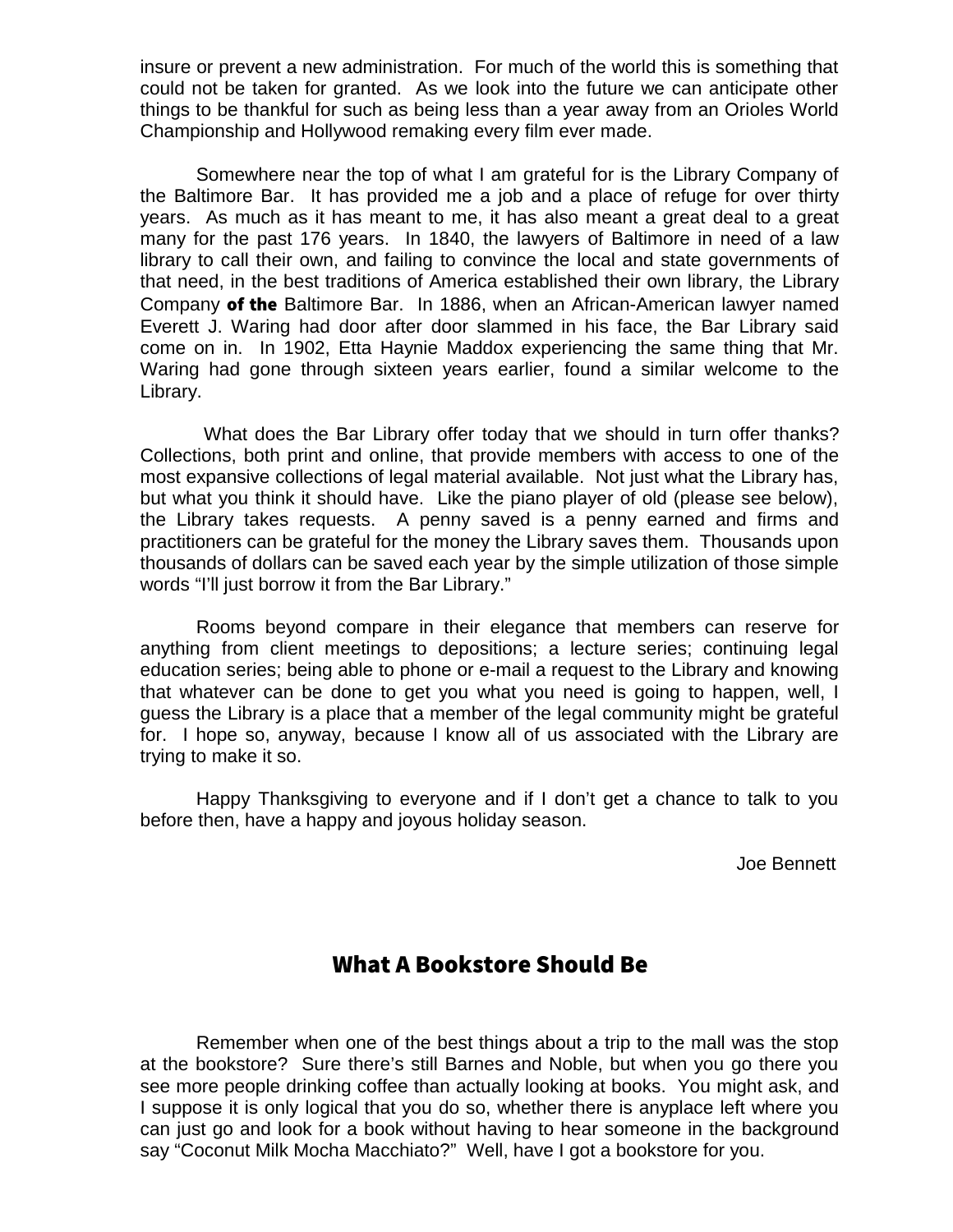When the Bar Library started its speaker series in 2007, we soon discovered that individuals who had recently written a book were much easier to procure as speakers. Invariably, there would be a few books left unsold from their lectures, which the Library would purchase some or all of. Our last two lectures, however, saw instances of demand outstripping supply. When Professor Jeffrey Rosen spoke at the Library on September 12 we thought we had ordered enough copies of his book "Louis D. Brandeis: American Prophet." We were wrong. So too with Anton Keating's October 4 presentation of "I'm Not Really Guilty." These two lectures reinforced what I already suspected and that is that the Library's members and attendees of its lectures are a most literate sort who understand and appreciate the merits of a good book.

So, where is all of this going? To here – an invitation for you to visit the Bar Library's bookstore. The bookstore features works of the judges, lawyers, academicians and others who have spoken at the Library over the years, including, I am happy to report, the works of Professor Rosen and Mr. Keating which we ordered additional copies of. With the holidays coming up, this is an ideal time to pay a visit and pick up a book for a colleague, a friend, or, and I won't tell, yourself.

| Abraham Lincoln & Treason In The Civil War (Signed By Author) | \$35.00  |
|---------------------------------------------------------------|----------|
| (Hardcover)                                                   |          |
| Abraham Lincoln & Treason In The Civil War (Signed By Author) | \$20.00  |
| (Softcover)                                                   |          |
| American Constitutional History: A Brief Introduction         | \$30.00  |
| <b>Ancient Law</b>                                            | \$75.00  |
| Art of Cross-Examination                                      | \$95.00  |
| Baltimore & The Nineteenth of April 1861                      | \$15.00  |
| Blackstone's Commentaries on the Laws of England              | \$500.00 |
| Brady v. Maryland: A Fiftieth Anniversary Commemoration       | \$20.00  |
| Daggers Drawn: 35 Years of KAL Cartoons in The Economist      |          |
| \$35.00                                                       |          |
| Emancipation – The Union Army  (Signed By Author)             | \$35.00  |
| Ex Parte Merryman: Two Commemorations                         | \$15.00  |
| Failure To Flourish: How Law Undermines Family Relationships  | \$30.00  |
| The Fall Of The House Of Speyer                               | \$35.00  |
| Great American Law Reviews (3 volume set)                     | \$300.00 |
| I'm Not Really Guilty                                         | \$20.00  |
| Lincoln on Law, Leadership, and Life (Signed By Author)       | \$12.50  |
| Louis D. Brandeis                                             | \$35.00  |
| Louis D. Brandeis: American Prophet                           | \$20.00  |
| The Making of Africa America                                  | \$25.00  |
| Mencken: The Days Trilogy                                     |          |
| \$30.00                                                       |          |
| Mencken's Prejudices Debunked                                 | \$20.00  |
| Military Law and Precedents                                   | \$75.00  |
| Odessa: Architecture - Monuments                              | \$35.00  |
| The Order of the Coif                                         | \$95.00  |
| Prohibition in Maryland: A Collection of Documents            | \$15.00  |
| Reason And Imagination: The Selected Correspondence of        | \$35.00  |
| <b>Learned Hand</b>                                           |          |
| The Sprit of the Common Law and other Writings                | \$150.00 |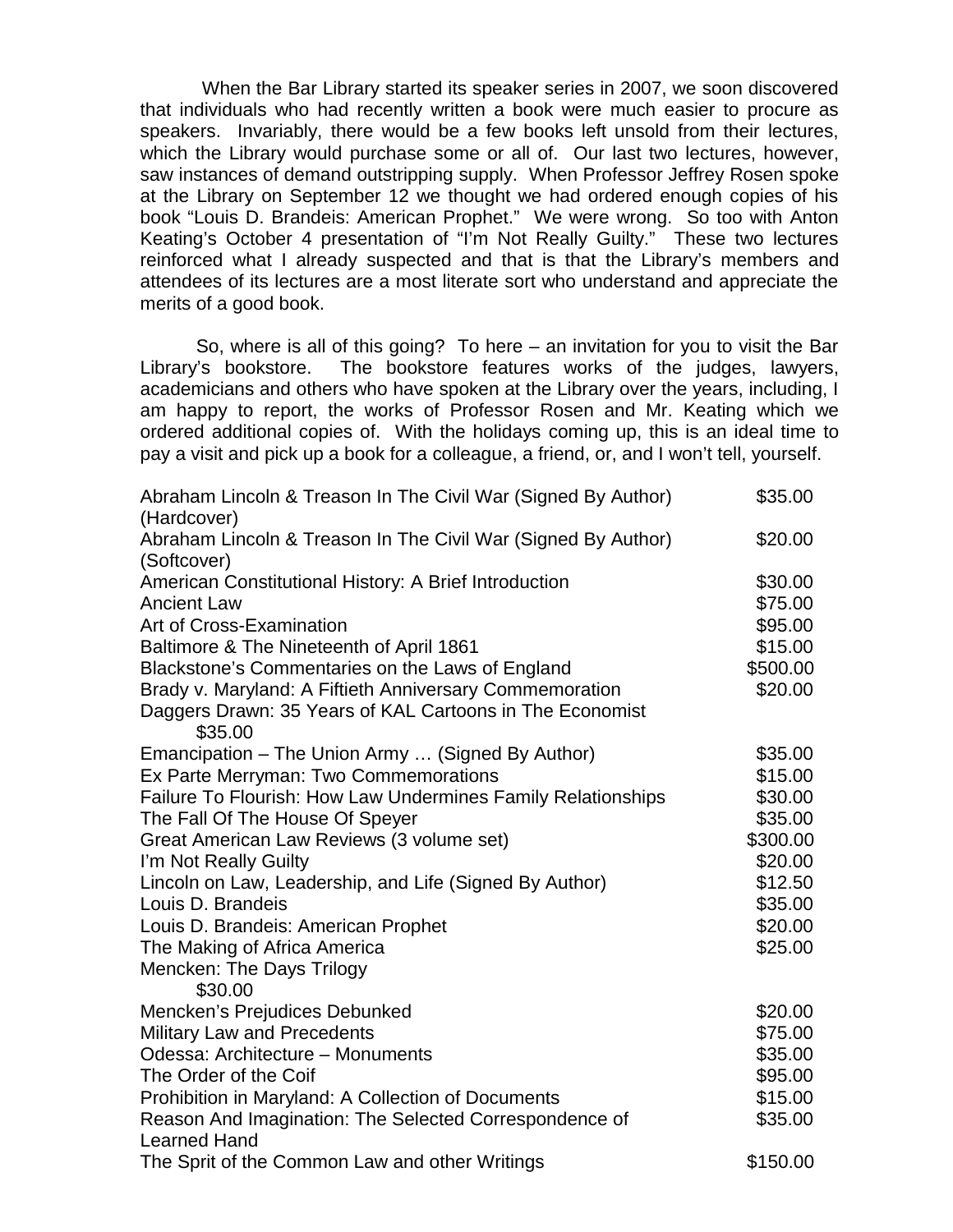The bookstore also offers those amazing cards featuring Ms. Martha Dougherty's renderings of the Library, Courthouse and other scenes from the Courthouse (\$1.50 each - \$14.00 box of ten) (see below) as well as, and I am almost too embarrassed to say, Moose Room Mugs for \$10.00. We sell mugs not coffee, so, be kind. Hope to see you soon.

## Piano Man! Are You Out There?

You know what makes every event just a little more fun? Why yes, the answer is music. As you know, one of the stated goals of the Bar Library is to bring the bench and bar together by sponsoring events ranging from art auctions, to wine and cheese receptions to movie nights. It dawned on us that in order to advance our goal, and perhaps create the possibility of having even more numerous and diverse events, it would be great to have an upright piano. If you are in possession of such a wonderful instrument, or know of someone who might be interested in making a donation to the Library, it would be greatly, and I mean greatly, appreciated. As in all matters I may be reached at 410-727-0280 or at jwbennett@barlib.org. Thank you.

# TIS "ALMOST" THE SEASON

For me, of all the articles I write for the newsletter this one is the hardest in that I write it every year, and more and more it is beginning to feel as though a month has gone by rather than a year. So, with your indulgence, I would like to say, as I have done for more years than I would like to recall – "Time has this funny way of moving faster than most of us are capable of keeping up with, so, before it is too late, before it is a few weeks before Christmas, Chanukah or Kwanzaa, when you are not going to be able to get decent cards, let alone the chance to have a personal message printed on them, I suggest that you place your order for Bar Library greeting cards."

Several years ago the Bar Library commissioned local artist Martha Dougherty to render works of the Bar Library and Mitchell Courthouse. They were so well received that additional images of the Museum of Baltimore Legal History, Ceremonial Courtroom 400 and the Supreme Bench Courtroom (Courtroom 600), were completed. In turn, these images were used to create Bar Library greeting cards. These marvelous representations evoke a dignity and sophistication that make them ideal for just about any occasion. The cards are blank inside (a brief description of what is portrayed is set forth on the back), allowing you to print whatever you might want, such as a particular holiday message or greeting. You can get a look at the cards by going to the Library's Web Page (www.barlib.org) and linking to them. The cards sell for \$1.50 each or \$14.00 for a box of ten, which, as anyone who has recently purchased a card can tell you, is quite a bargain. In addition to the cards, prints of each of the scenes are available at a cost of \$75.00 to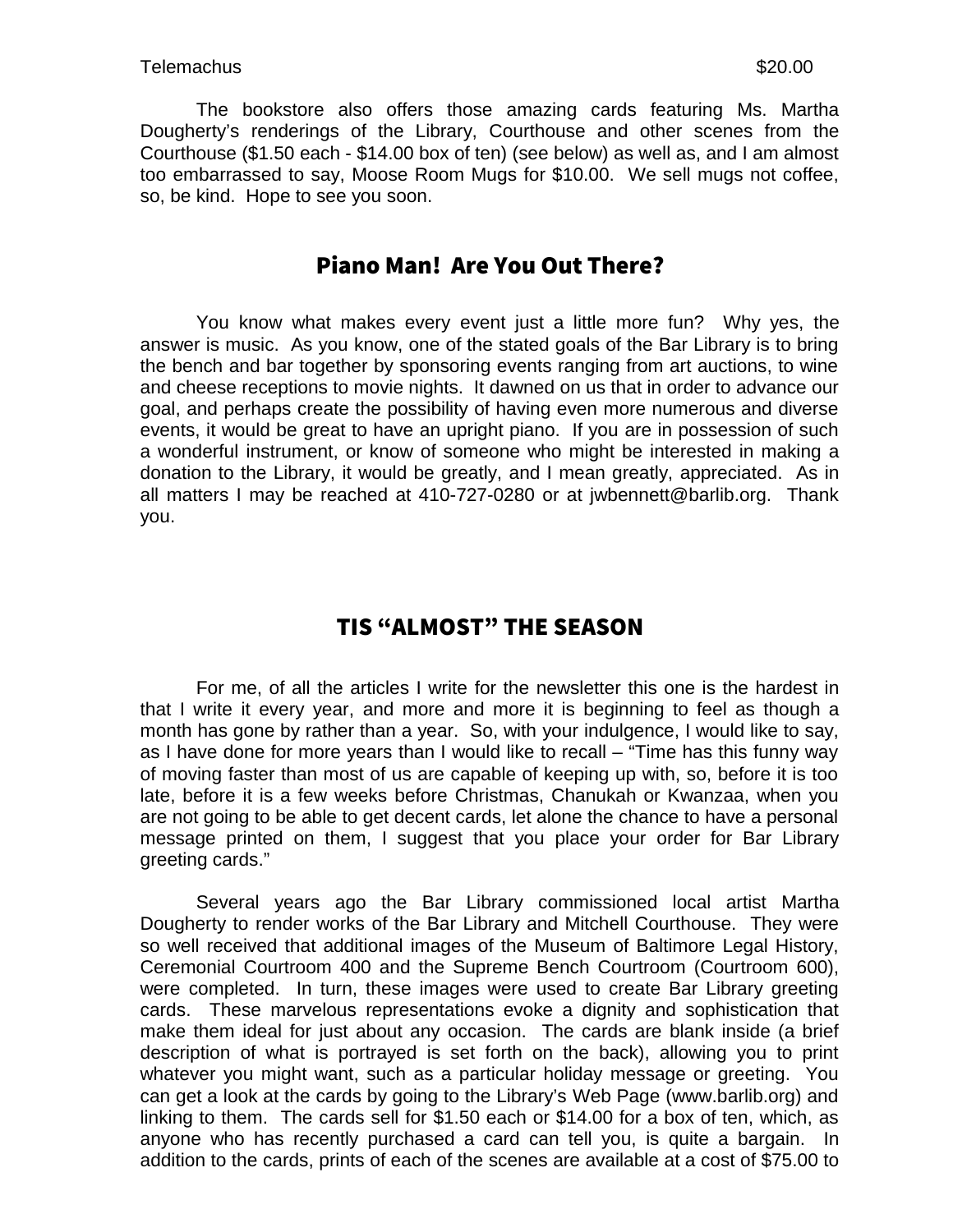\$175.00 each, depending upon the size. They make a wonderful gift for anyone associated with the legal profession. This is especially so for that senior Baltimore lawyer who undoubtedly spent a large part of their early career doing research in the Bar Library or coming to the Mitchell Courthouse for trials and various ceremonies.

# Artwork Order Form

|                                       | Please indicate which works of art you are interested in, the format and the quantity. |
|---------------------------------------|----------------------------------------------------------------------------------------|
| Mitchell Courthouse, circa. 1915:     |                                                                                        |
| $Print$ <sub>___________</sub>        | Number of Prints _______                                                               |
|                                       | Number of Cards ________                                                               |
| Main Reading Room of the Bar Library: |                                                                                        |
| $Print$ <sub>__________</sub>         | Number of Prints ________                                                              |
|                                       | Number of Cards ________                                                               |
| Bar Library's Moose Room:             |                                                                                        |
| Print                                 | Number of Prints                                                                       |
|                                       | Number of Cards _______                                                                |
| Baltimore Museum Of Legal History:    |                                                                                        |
| $Print$ <sub>__________</sub>         | Number of Prints                                                                       |
|                                       | Number of Cards                                                                        |
| Courtroom 400:                        |                                                                                        |
|                                       | Number of Prints ________                                                              |
|                                       | Number of Cards _______                                                                |
| Courtroom 600:                        |                                                                                        |
| $Print$ <sub>__________</sub>         | Number of Prints ________                                                              |
|                                       | Number of Cards ________                                                               |

If you would like, make a photocopy of this page and either fax (410-752-4791); e-mail [\(jwbennett@barlib.org\)](mailto:jwbennett@barlib.org); or mail it (Baltimore Bar Library – 100 N. Calvert Street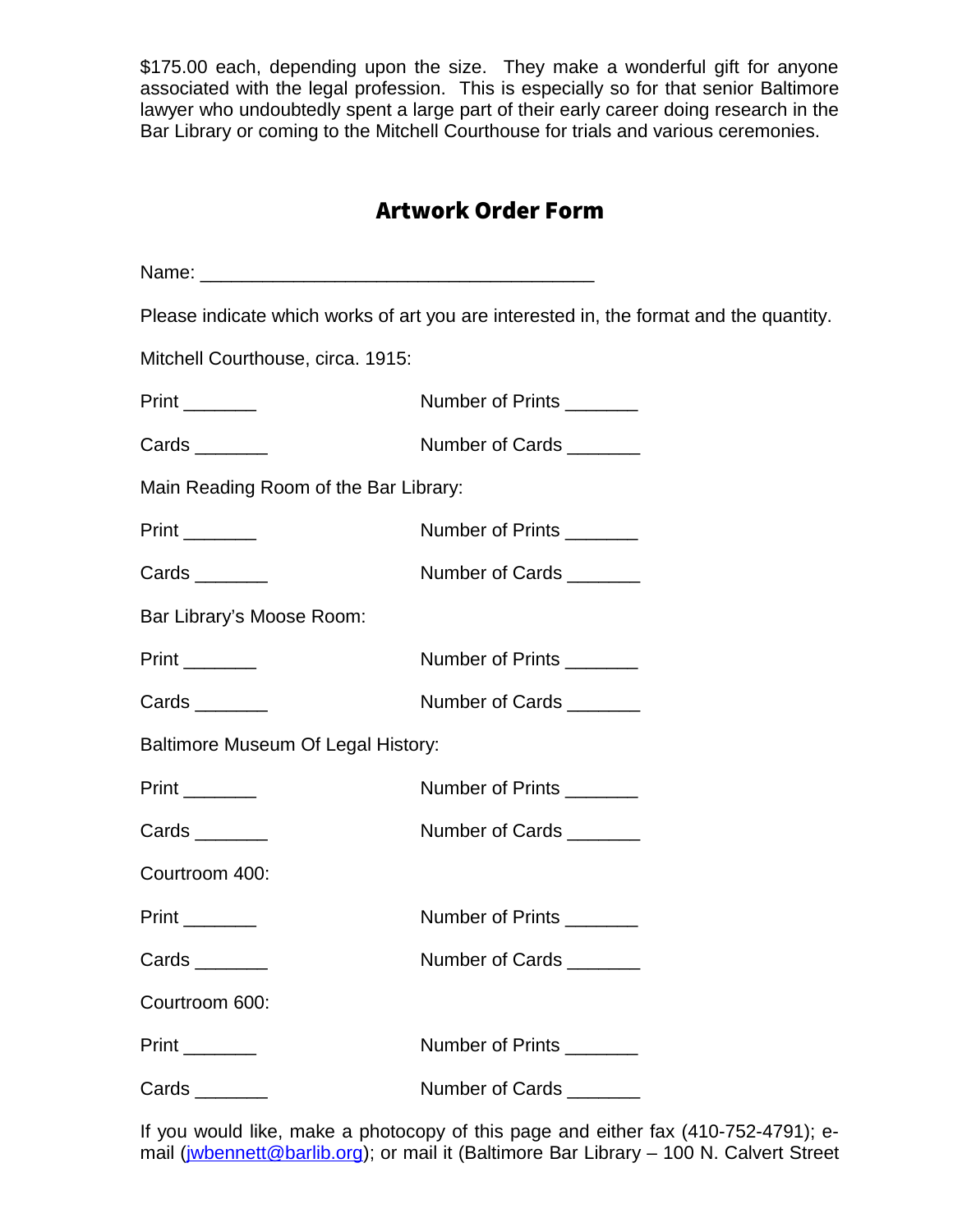– Room 618 – Baltimore, Maryland 21202) back to us, or, if you would like, just call me at 410-727-0280, and let me know what you want. Whatever is easiest for you.

## Table For Two Please

While the marines are looking for a few good men, and I would assume a few good women as well, the Bar Library is looking for a few good tables, and yes, a few good chairs. There are certain niches located around the Courthouse, having been created by the removal of the old phone booths that would make excellent locations for a table and a few chairs, providing a space for counsel to sit down and have a few words with a client, make a final review before heading into court or an initial recap after a day's proceedings. We were given a table and chairs which we have placed on the sixth floor, and I have seen the area frequently utilized for the purposes I just listed. Because of the relatively small area that I am talking about, tables should be no larger than 42" by 42". I thank you for any help that you might be able to give us on this project. I can be reached at 410-727-0280 or at jwbennett@barlib.org.

## New Acquisitions

### Horwitz Collection

Douglas, Lawrence. The right wrong man: John Demjanjuk and the last great Nazi war crimes trial. (2016) HORWITZ 341.6 D46D

Edwards, Laura F. A legal history of the Civil war and Reconstruction: a nation of rights. (2015) HORWITZ 349.7309 E31L

Foley, Edward B. Ballot battles: the history of disputed elections in the United States. (2016) HORWITZ 324.973 F65B

Graber, Mark A. A new introduction to American constitutionalism. (2013) HORWITZ 342.73 G72N

Hale, Dennis. The jury in America: triumph and decline. (2016) HORWITZ 347.73 H26J

Keating, Anton J. S.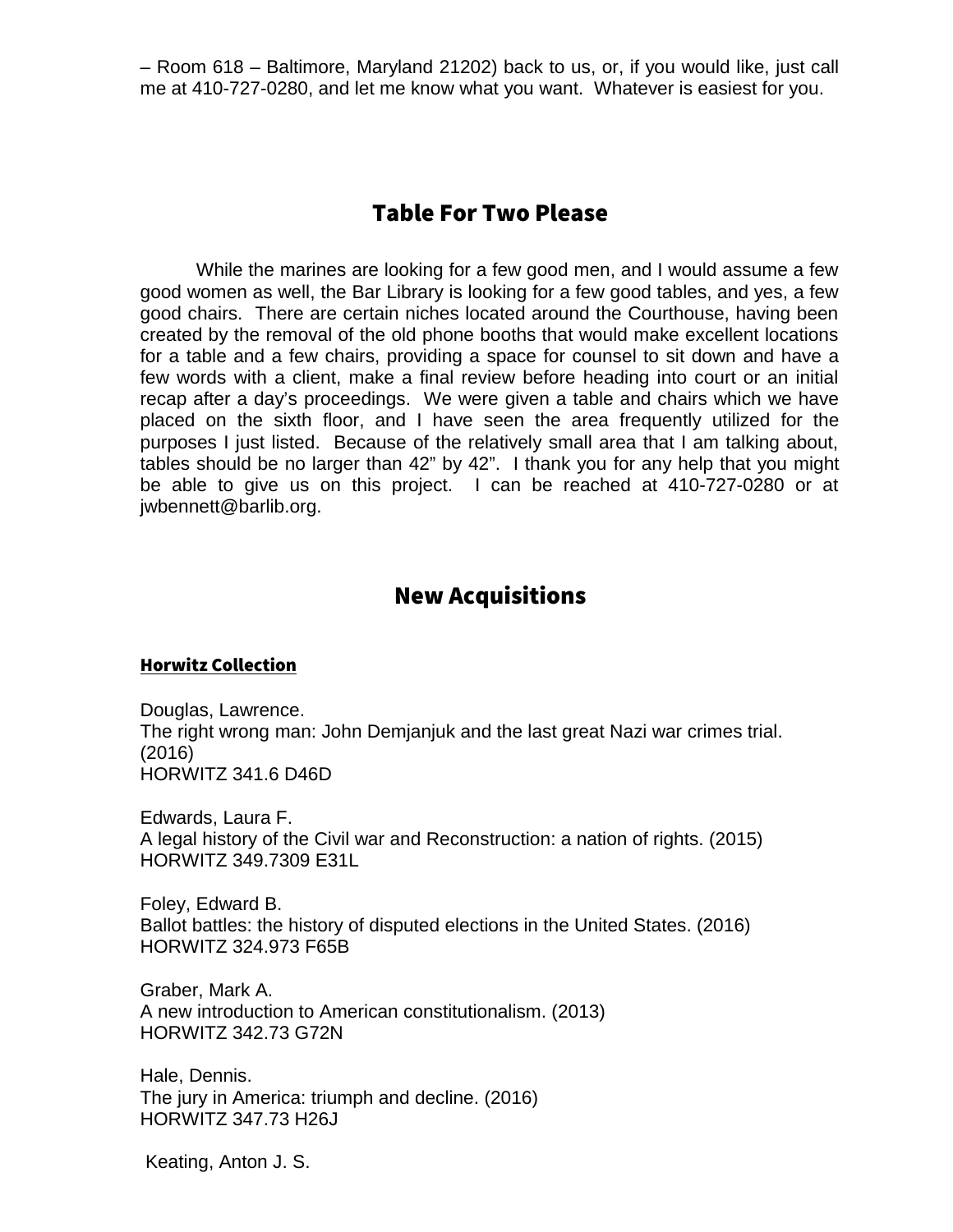I'm not really guilty. (2016) HORWITZ 364.15 M94K

Maltz, Earl M. The coming of the Nixon court: the 1972 term and the transformation of constitutional law. (2016) HORWITZ 347.73 M26C

Weiner, Greg. American Burke: the uncommon liberalism of Daniel Patrick Moynihan. (2015) HORWITZ 973.92 M68W

#### Joseph Collection

Felix Frankfurter: the judge, edited by Wallace Mendelson. (1964) JOSEPH 347.73 F73J

Frankfurter, Felix, 1882-1965. Felix Frankfurter reminisces, recorded in talks with Harlan B. Phillips. (1960) JOSEPH 347.73 F73P

Maney, Patrick J. Bill Clinton: New Gilded Age president. (2016) JOSEPH 973.92 C56M

Rosen, Jeffrey. Louis D. Brandeis: American prophet. (2016) JOSEPH 347.73 B81R

#### Maryland Books

Arthur, Kevin F. Finality of judgments and other appellate trigger issues. (Looseleaf; M.S.B.A.) KFMD 1744.A97 2014

Using & drafting trusts in estate planning. (Looseleaf; M.S.B.A.) KFMD 1340.A75 U83 2016

#### Mitchell Collection

Cohen, Adam. Imbeciles: the Supreme Court, American eugenics, and the sterilization of Carrie Buck. (2016) MITCHELL 344.7304 C64I

Leonard, Thomas C. Illiberal reformers: race, eugenics, and American economics in the Progressive era. (2016) MITCHELL 330.973 L46I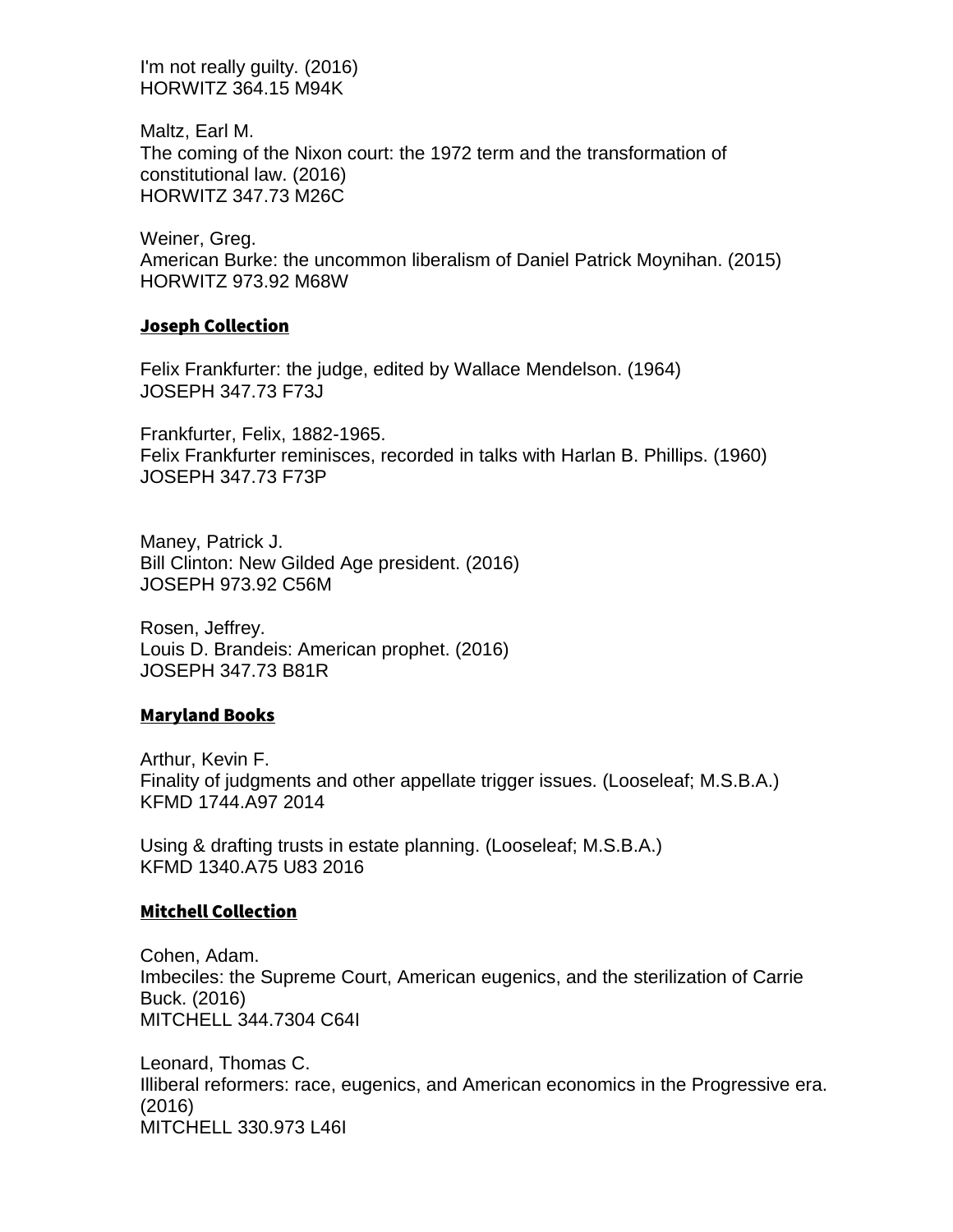### **Office**

The American Law Institute. Principles of the law, election administration: non-precinct voting and resolution of ballot-counting disputes: tentative draft no. 1 (April 15, 2016) OFFICE KF4886.P75 E44A

The American Law Institute. Restatement of the law, charitable nonprofit organizations: tentative draft no. 1 (April 13, 2016) OFFICE KF395.C37 2016

The American Law Institute. Restatement of the law fourth, the foreign relations law of the United States, sovereign immunity: tentative draft no. 2 (Mar. 22, 2016) OFFICE KF395.A4 F76S

The American Law Institute. Restatement of the law fourth, the foreign relations law of the United States, treaties: tentative draft no. 1 (Mar. 22, 2016) OFFICE KF395.A4 F76T

The American Law Institute. Restatement of the law, liability insurance: tentative draft no. 1 (April 11, 2016) OFFICE KF395.L53 2016

### Treatises

Dobbs, Dan B., Paul T. Hayden, and Ellen M. Bublick. Hornbook on torts, 2nd ed. KF1250.D63 2016

ERISA survey of federal circuits, edited by Brooks R. Magratten. KF3512.E72 2016

Hopkins, Bruce R. The law of tax-exempt organizations, 11th ed. KF6449.H6 2016

Hovenkamp, Herbert. Federal antitrust policy: the law of competition and its practice, 5th ed. KF1649.H67 2016

Imwinkelried, Edward J. Evidentiary foundations, 9th ed. KF8935.I45 2015

Katzmann, Robert A. Judging statutes. KF425.K38 2014